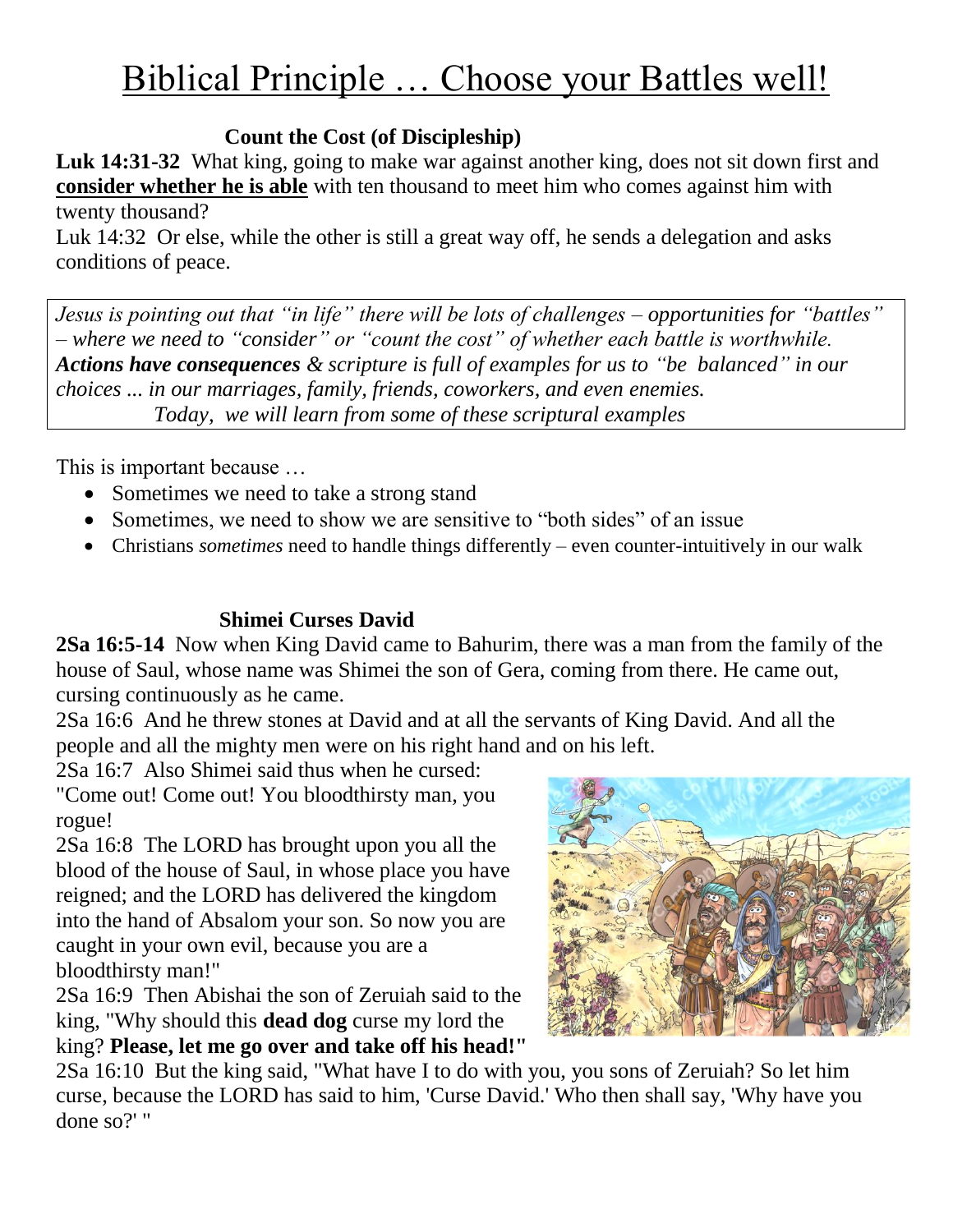2Sa 16:11 And David said to Abishai and all his servants, "See how my son who came from my own body seeks my life. How much more now may this Benjamite? Let him alone, and let him curse; for so the LORD has ordered him.

2Sa 16:12 It may be that the LORD will look on my affliction, and that the LORD will repay me with good for his cursing this day."

2Sa 16:13 And as David and his men went along the road, Shimei went along the hillside opposite him and cursed as he went, threw stones at him and kicked up dust.

2Sa 16:14 Now the king and all the people who were with him became weary; so they refreshed themselves there.

# **David, Nabal & Abigail**

- $\ldots$  Nabal was a rich owner of sheep & goats  $\ldots$
- … David & his mighty man helped protect his flocks
- … David sent men to ask for a gift or reward for their service

**1Sa 25:10-35** Then Nabal answered David's servants, and said, "Who is David, and who is the son of Jesse? There are many servants nowadays who break away each one from his master. 1Sa 25:11 Shall I then take my bread and my water and my meat that I have killed for my shearers, and give it to men when I do not know where they are from?"

1Sa 25:12 So David's young men **turned on their heels** and went back; and they came and told him all these words.

1Sa 25:13 Then David said to his men, "Every man gird on his sword." So every man girded on his sword, and David also girded on his sword. And about four hundred men went with David, and two hundred stayed with the supplies.

… a Servant explains to Nabal"s wife (Abigail) of David"s service & that Nabal reviled them.



1Sa 25:18 Then Abigail made haste and took two hundred loaves of bread, two skins of wine, five sheep already dressed, five seahs of roasted grain, one hundred clusters of raisins, and two hundred cakes of figs, and loaded them on donkeys. 1Sa 25:19 And she said to her servants, "Go on before me; see, I am coming after you." But she did not tell her husband Nabal.

1Sa 25:20 So it was, as she rode on the donkey, that she went down under cover of the hill; and there were David and his men, coming down toward her, and she met them.

1Sa 25:21 Now David had said, "Surely in vain I have protected all that this fellow has in the wilderness, so that nothing was missed of all that belongs to him. And he has repaid me evil for good.

1Sa 25:22 May God do so, and more also, to the enemies of David, if I leave one male of all who belong to him by morning light."

1Sa 25:23 Now when Abigail saw David, she dismounted quickly from the donkey, fell on her face before David, and bowed down to the ground.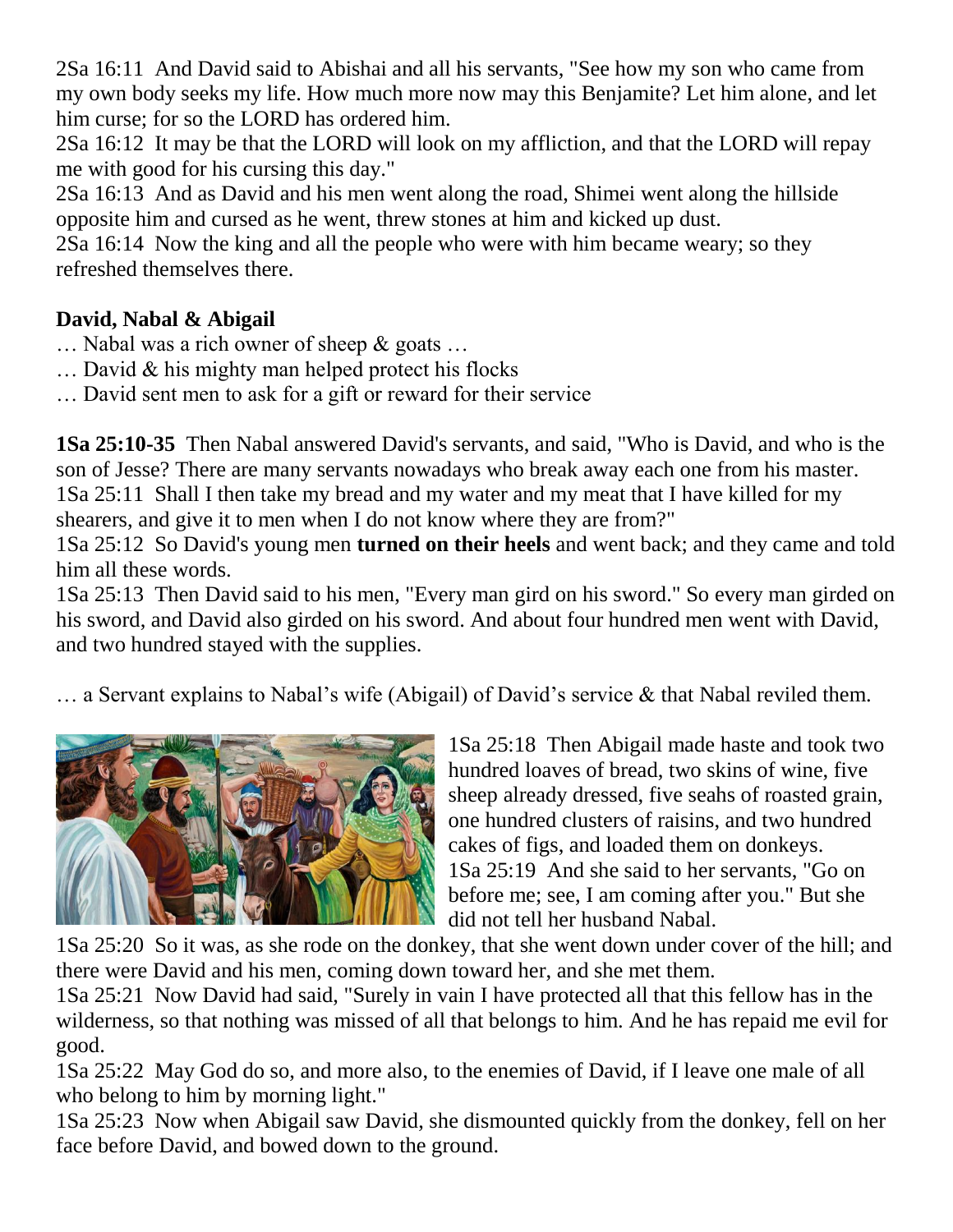1Sa 25:24 So she fell at his feet and said: "On me, my lord, on me let this iniquity be! And please let your maidservant speak in your ears, and hear the words of your maidservant. 1Sa 25:25 Please, let not my lord regard this scoundrel Nabal. For as his name is, so is he: Nabal is his name, and folly is with him! But I, your maidservant, did not see the young men of

my lord whom you sent. 1Sa 25:26 Now therefore, my lord, as the LORD lives and as your soul lives, since the LORD has held you back from coming to bloodshed and from avenging yourself with your own hand, now then, let your enemies and those who seek harm for my lord be as Nabal.

1Sa 25:27 And now this present which your maidservant has brought to my lord, let it be given to the young men who follow my lord.

1Sa 25:28 Please forgive the trespass of your maidservant. For the LORD will certainly make for my lord an enduring house, because my lord fights the battles of the LORD, and evil is not found in you throughout your days.

1Sa 25:29 Yet a man has risen to pursue you and seek your life, but the life of my lord shall be bound in the bundle of the living with the LORD your God; and the lives of your enemies He shall sling out, as from the pocket of a sling.

1Sa 25:30 And it shall come to pass, when the LORD has done for my lord according to all the good that He has spoken concerning you, and has appointed you ruler over Israel,

1Sa 25:31 that this will be no grief to you, nor offense of heart to my lord, either that you have shed blood without cause, or that my lord has avenged himself. But when the LORD has dealt well with my lord, then remember your maidservant."

1Sa 25:32 Then David said to Abigail: "Blessed is the LORD God of Israel, who sent you this day to meet me!

1Sa 25:33 And blessed is your advice and blessed are you, because you have kept me this day from coming to bloodshed and from avenging myself with my own hand.

1Sa 25:34 For indeed, as the LORD God of Israel lives, who has kept me back from hurting you, unless you had hurried and come to meet me, surely by morning light no males would have been left to Nabal!"

1Sa 25:35 So David received from her hand what she had brought him, and said to her, "Go up in peace to your house. See, I have heeded your voice and respected your person."

=================================================================

… Nabal dies when he hears of Abigail"s actions

… Abigail became a wife of David

Dialogue from Movie ... "A Few Good Men"

*Demi Moore speculating about the commanding officer*: "**He's lying"**

*Tom Cruise (knowing false accusations against officers can get the accuser court martialed & disqualified from being a lawyer):*

"**Great! We can say, "Liar, liar, pants on fire"! It's not what I believe, but what I can prove. So, don't tell me what I know or don't know. I know the law!**



===============================================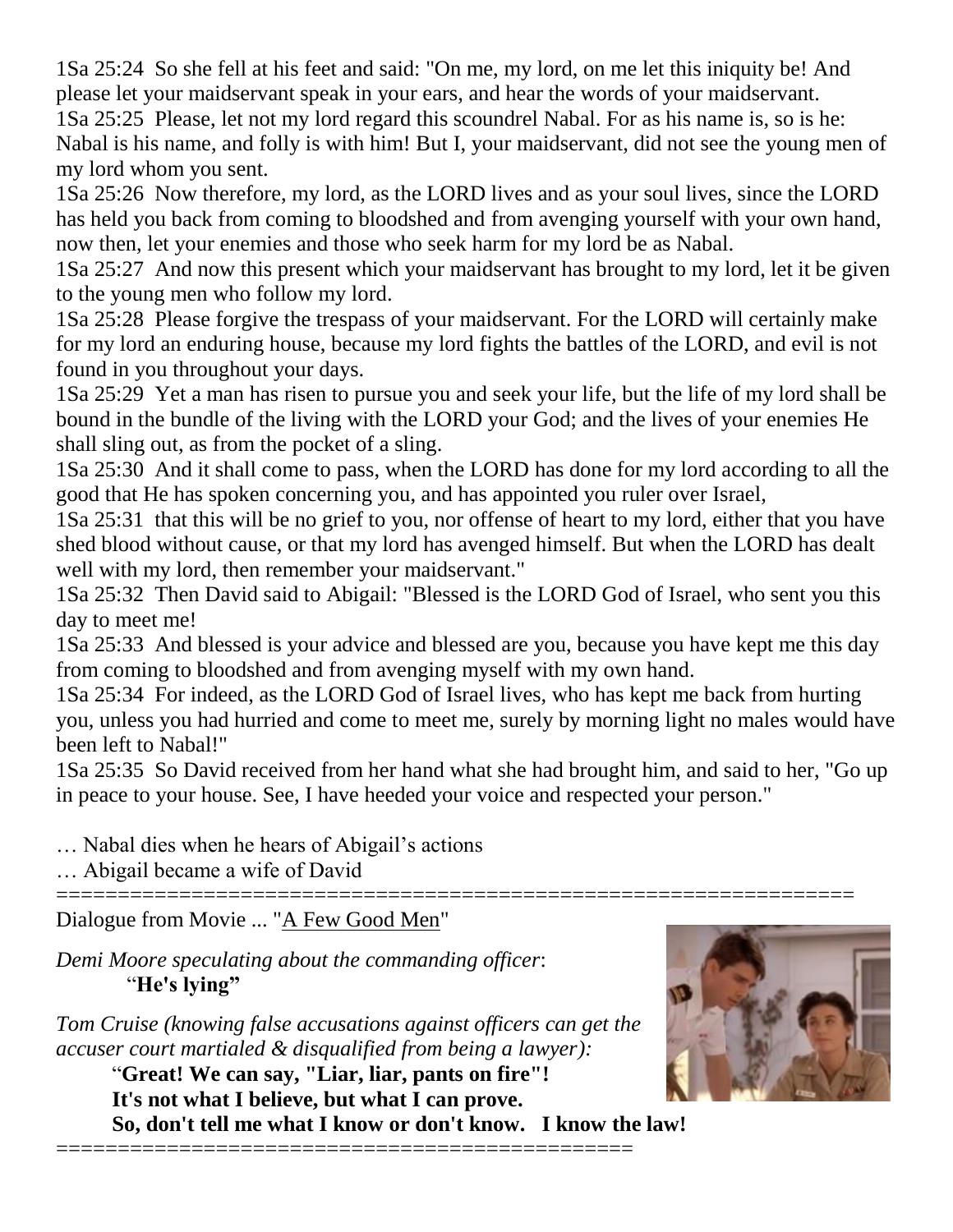Reason this is significant ...

1. In court, we have a "standard of evidence" before something is accepted as "proof"

2. As representatives of Jesus, do we demand the same high standard of evidence, before accusing someone of something? (or inferring something is true?)

3. **Confirmation bias** ... is the tendency to search for, interpret, favor, and recall information that confirms or supports one's prior beliefs or values

Do we want Obama to be born elsewhere so he should not have been president? Do we delight over each misstep of Justin Trudeau or Joe Biden? Or Donald Trump? Do we "more readily" discard or accept evidence that fits our goal / or belief?

4. What can Jim really PROVE ... sitting in his basement office, in Kingston, in a world of deceiving media? ... If he wants to be **credible**, he better have solid proof for his contentions ... and simply "put on the shelf" ideas he cannot prove because people will not attack your strongest proofs ... they ignore those and go after your peripheral proofs that are vulnerable or suspect.



People will reason ... if he was wrong about (a tiny point) then he is likely wrong about (his Major points) ... It is all about credibility ...

"**Choose your battles wisely**" ... Choose your battles means to be selective of the problems, arguments, and confrontations that you get involved in. Instead of fighting every problem, you save your time only for the things that matter. This means fighting the most important battles and letting go of the rest.

## **Romans** 12:17-21 ESV

================================================================

Repay no one evil for evil, but give thought to do what is honorable in the sight of all. If possible, so far as it depends on you, live peaceably with all. Beloved, **never avenge yourselves**, but leave it to the wrath of God, for it is written, "Vengeance is mine, I will repay, says the Lord." To the contrary, "if your enemy is hungry, feed him; if he is thirsty, give him something to drink; for by so doing you will heap burning coals on his head." Do not be overcome by evil, but overcome evil with good.

# **Matthew** 5:9 ESV

"Blessed are the peacemakers, for they shall be called sons of God.

## **Colossians** 3:13 ESV

Bearing with one another and, if one has a complaint against another, forgiving each other; as the Lord has forgiven you, so you also must forgive.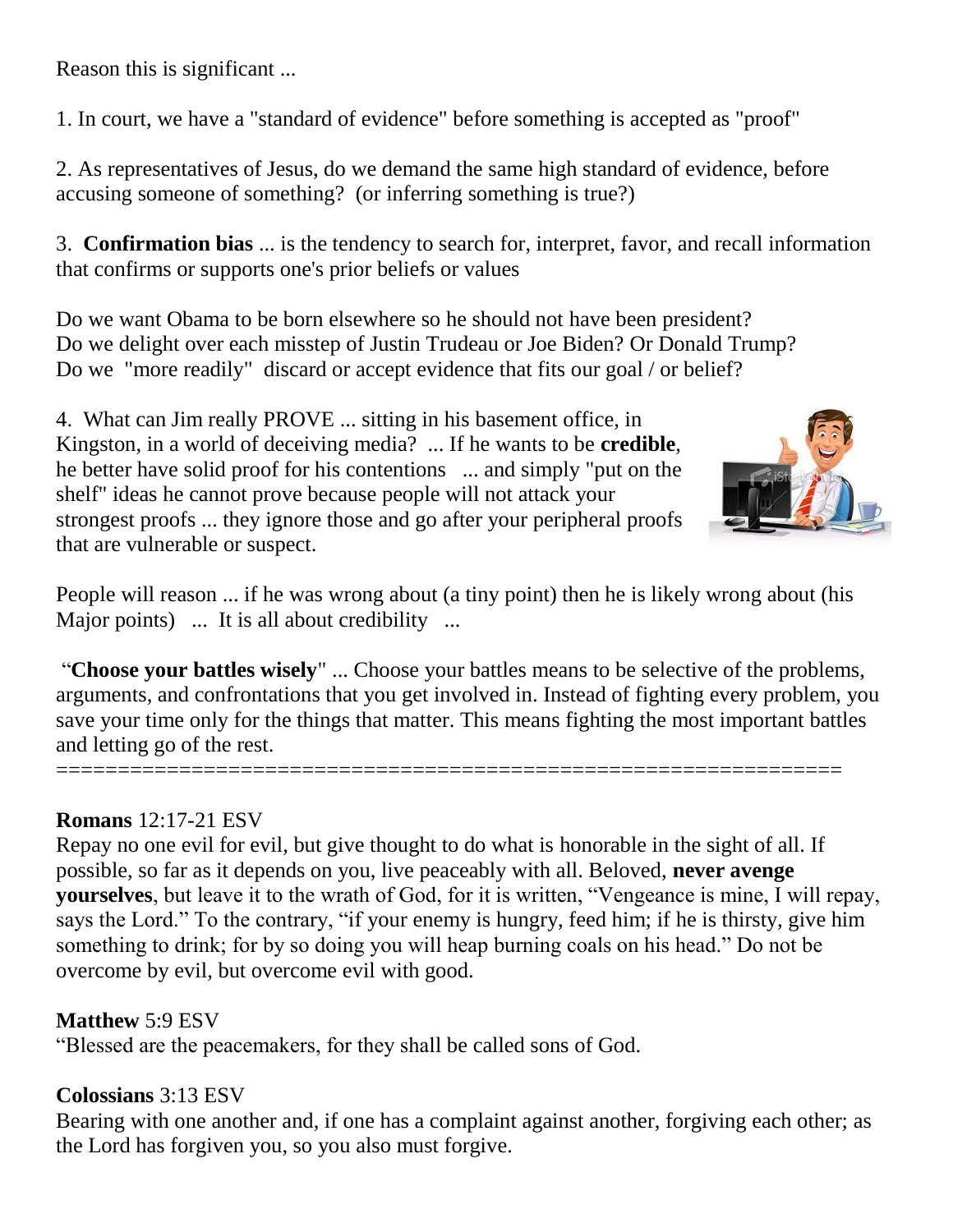# **Luke** 17:3 ESV

Pay attention to yourselves! If your brother sins, rebuke him, and if he repents, forgive him,

# **Proverbs** 16:7 ESV

When a man's ways please the Lord, he makes even his enemies to be at peace with him.

**Ephesians** 4:26 ESV Be angry and do not sin; do not let the sun go down on your anger ============================================================



# 1) **Evaluate the problem**

- Is this problem really important?
- Do I need to deal with it?
- Can my time be better spent elsewhere?

# 2) **Do a cost-benefit analysis**

- Do the costs outweigh the benefits? If "yes," it's generally better to let go and move on.
- What are the odds of success? If the odds of success are very low, move on as well.

Yet…Sometimes you want (need) to pick a battle to "make a statement".

# 3) **Go for win-win, not win-lose**

Often, the battle isn"t against your opponent, but the conflict.

## 4) **Have an open discussion**

Respect that the other person has their views and goals that may be different from ours.

• Seek to understand why the person thinks that way.

==========================================================================================================

• Share your views

*"Choose your battles wisely. After all, life isn't measured by how many times you stood up to fight. It's not winning battles that makes you happy, but it's how many times you turned away and chose to look into a better direction. Life is too short to spend it on warring. Fight only the most, most, most important ones, let the rest go."*

- Be supportive as the other person is sharing their views.
- Brainstorm the best solution.

# 5) **Don't get angry**

Remember, your goal is to achieve a win-win, not to bring your "opponent" down. The enemy here is the conflict at hand, not the other person.

# 6) **Have an exit point**

We don't have unlimited resources. We can't spend forever working on a problem if it's not progressing despite our best effort. Have a cut-loss point that tells you, "Okay, that's it. Time to cut my losses and move on."

# 7) **Let go of unresolved problems**

Success comes not from not winning every battle, but learning to let go when it's time to do so.

- Acknowledge your feelings
- Understand why you feel this way
- Work on a new path forward